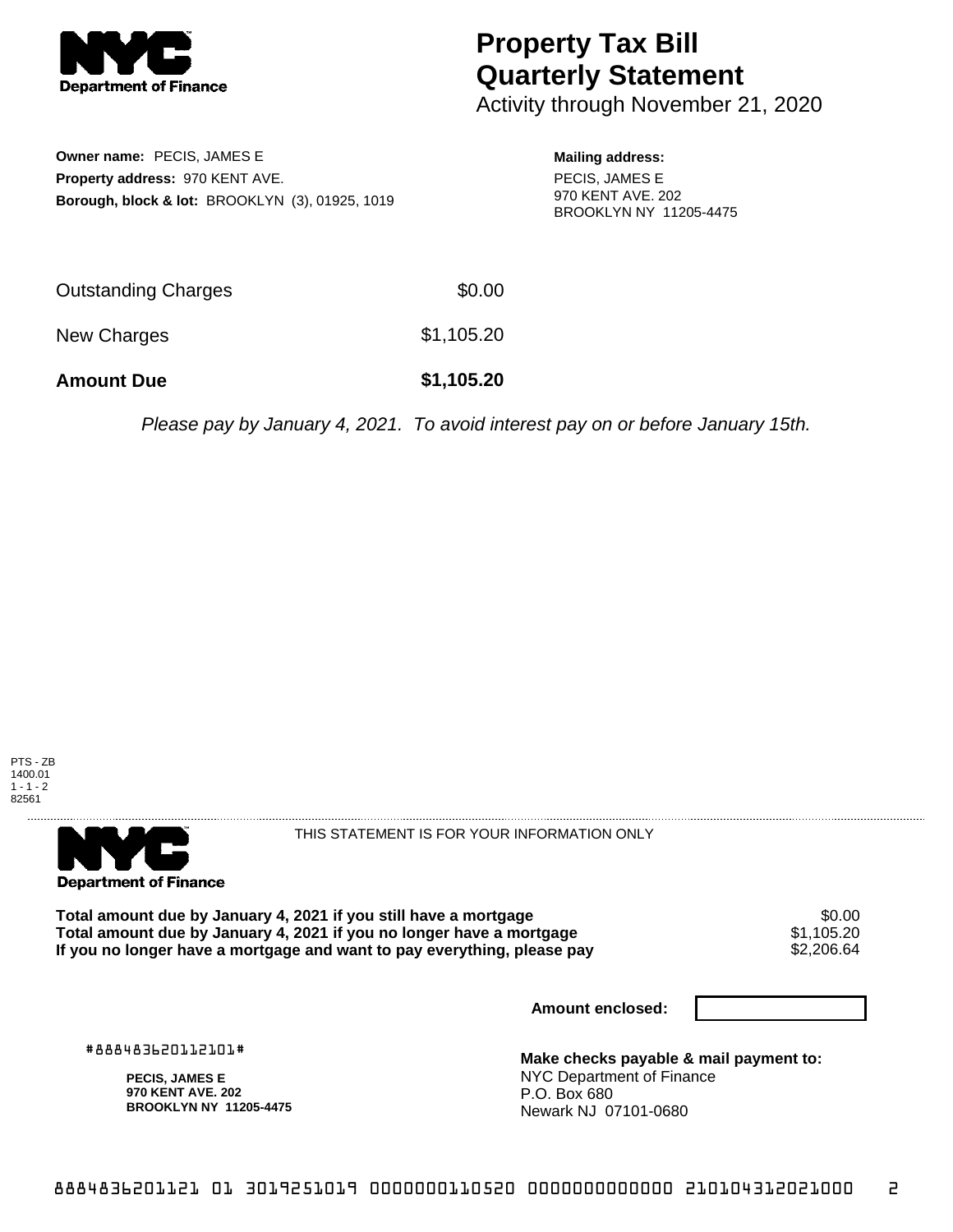

| <b>Billing Summary</b>                                                                                | <b>Activity Date Due Date</b> |                     | Amount                   |
|-------------------------------------------------------------------------------------------------------|-------------------------------|---------------------|--------------------------|
| Outstanding charges including interest and payments                                                   |                               |                     | \$0.00                   |
| <b>Finance-Property Tax</b>                                                                           |                               | 01/01/2021          | \$1,155.90               |
| <b>Adopted Tax Rate</b>                                                                               |                               |                     | $$ -50.70$               |
| <b>Total amount due</b>                                                                               |                               |                     | \$1,105.20               |
| <b>Tax Year Charges Remaining</b>                                                                     | <b>Activity Date</b>          | <b>Due Date</b>     | Amount                   |
| <b>Finance-Property Tax</b>                                                                           |                               | 04/01/2021          | \$1,155.90               |
| Adopted Tax Rate                                                                                      |                               |                     | $$ -50.70$               |
| Total tax year charges remaining                                                                      |                               |                     | \$1,105.20               |
| If you pay everything you owe by January 4, 2021, you would save:                                     |                               |                     | \$3.76                   |
| How We Calculated Your Property Tax For July 1, 2020 Through June 30, 2021                            |                               |                     |                          |
|                                                                                                       |                               | Overall             |                          |
| Tax class 2 - Residential More Than 10 Units                                                          |                               | <b>Tax Rate</b>     |                          |
| Original tax rate billed                                                                              |                               | 12.4730%            |                          |
| New Tax rate                                                                                          |                               | 12.2670%            |                          |
| <b>Estimated Market Value \$142,898</b>                                                               |                               |                     |                          |
|                                                                                                       |                               |                     | <b>Taxes</b>             |
| <b>Billable Assessed Value</b>                                                                        |                               | \$59,716            |                          |
| J-51 Alteration                                                                                       |                               | $-10,505.00$        |                          |
| <b>Taxable Value</b>                                                                                  |                               | \$49,211 x 12.2670% |                          |
| <b>Tax Before Abatements and STAR</b>                                                                 |                               | \$6,036.72          | \$6,036.72               |
| J51 Abatement                                                                                         |                               |                     | $$-1,514.52$             |
| Annual property tax                                                                                   |                               |                     | \$4,522.20               |
| Original property tax billed in June 2020<br><b>Change In Property Tax Bill Based On New Tax Rate</b> |                               |                     | \$4,623.60<br>$$-101.40$ |

**NEW LAW:** To learn about Local Law 147, which requires residential buildings with three or more units to create a policy on smoking and share it with current and prospective tenants, visit www.nyc.gov/health/tobaccocontrol.

## **Home banking payment instructions:**

- 1. **Log** into your bank or online bill pay website.
- 2. **Add** the new payee: NYC DOF Property Tax. Enter your account number, which is your boro, block and lot, as it appears here: 3-01925-1019 . You may also need to enter the address for the Department of Finance. The address is P.O. Box 680, Newark NJ 07101-0680.
- 3. **Schedule** your online payment using your checking or savings account.

## **Did Your Mailing Address Change?** If so, please visit us at **nyc.gov/changemailingaddress** or call **311.**

When you provide a check as payment, you authorize us either to use information from your check to make a one-time electronic fund transfer from your account or to process the payment as a check transaction.